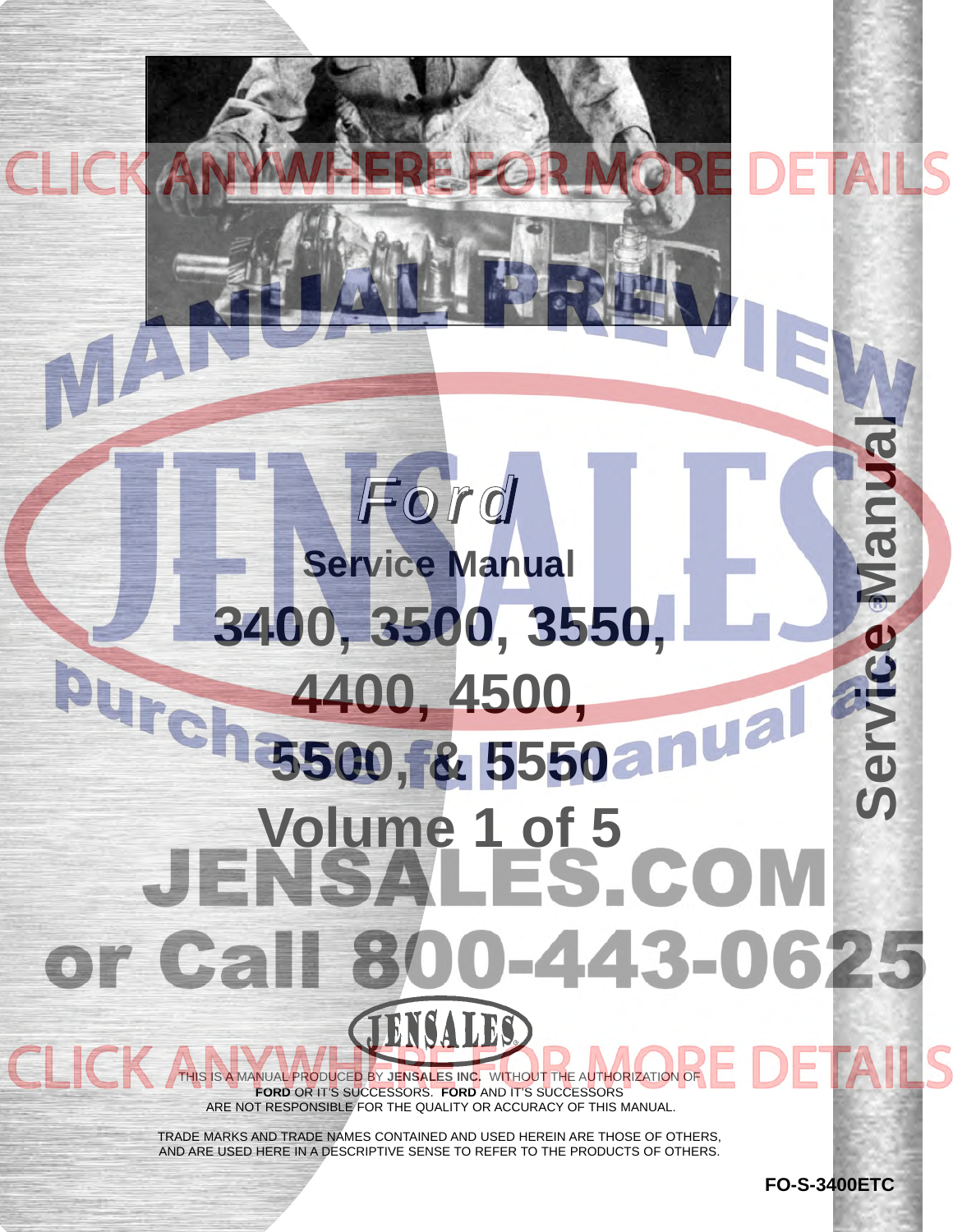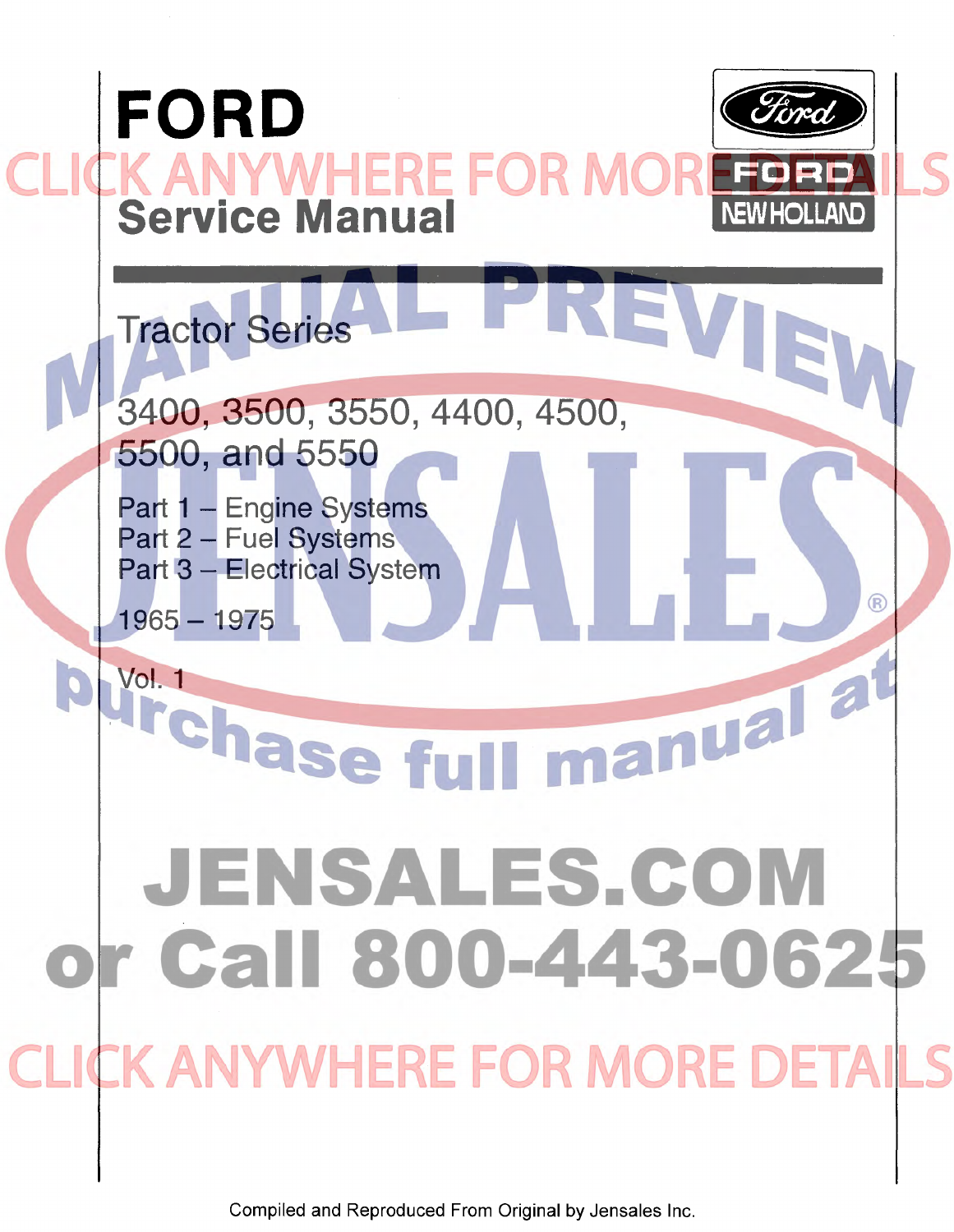#### **FOREWORD**

This five-volume manual provides information for the proper servicing of the Ford 2000, 3000, 4000, 5000, and 7000 agricultural tractors and the Ford 3400, 3500, 3550, 4400, 4500, 5500, and 5550 industrial tractors. Keep this manual readily available for reference at all times.

The manual is grouped into 25 parts. Parts 1 through 17 pertain to the agricultural tractors. Parts 18 through 25 pertain to the industrial derivative tractors. Each part contains chapter divisions. The chapters contain such information as general operating principles, detailed inspection and repair procedures, and full specifics regarding troubleshooting, specifications, and special tools. Whenever possible, the special tools are illustrated performing their specific operations.

The page and figure numbers are consecutively numbered throughout each part of the manual and each page bears the date of issue. Specifications listed on some pages may differ from those in the text. In these cases, the specifications listed on the pages bearing the latest issue date should be used. Any reference made in the manual to right, left, front, rear, top, or bottom, is as viewed facing the direction of forward travel from the driver's seat.

The tractor and engine serial numbers, and the production code numbers for the transmission, hydraulic pump, rear axle and hydraulic power lift, are located on the individual components. An explanation covering the usage and location of these numbers is detailed on the following page. The serial numbers and production codes should be used on all correspondence relative to these Ford tractors.

The material contained in this manual was correct at the time the manual was approved for printing. Ford policy is one of continuous improvement and the Ford Motor Company reserves the right to discontinue models at any time or change specifications or design without notice and without incurring obligation.

 $\left( \mathsf{R}\right)$ 

Purcha

**SAFETY PRECAUTIONS**  Appropriate service methods and proper repair procedures are essential for the safe, reliable operation of all tractors, as well as the personal safety of the individual doing the work. This manual provides general directions for accomplishing service and repair work with tested, effective techniques. Following them will help ensure reliability.

There are numerous variations in procedures, techniques, tools, and parts for servicing tractors, as well as [in the skill of the individual doing the work. This manual cannot possibly anticipate all such variations](http://www.jensales.com/products/ford-industrial-tractor-service-manual.html)  and provide advice or cautions as to each. Accordingly, anyone who departs from the instructions provided in this manual must first establish that he compromises neither his personal safety nor the machine integrity by his choice of methods, tools, or parts.

## **CLICK ANYWHERE FOR MORE**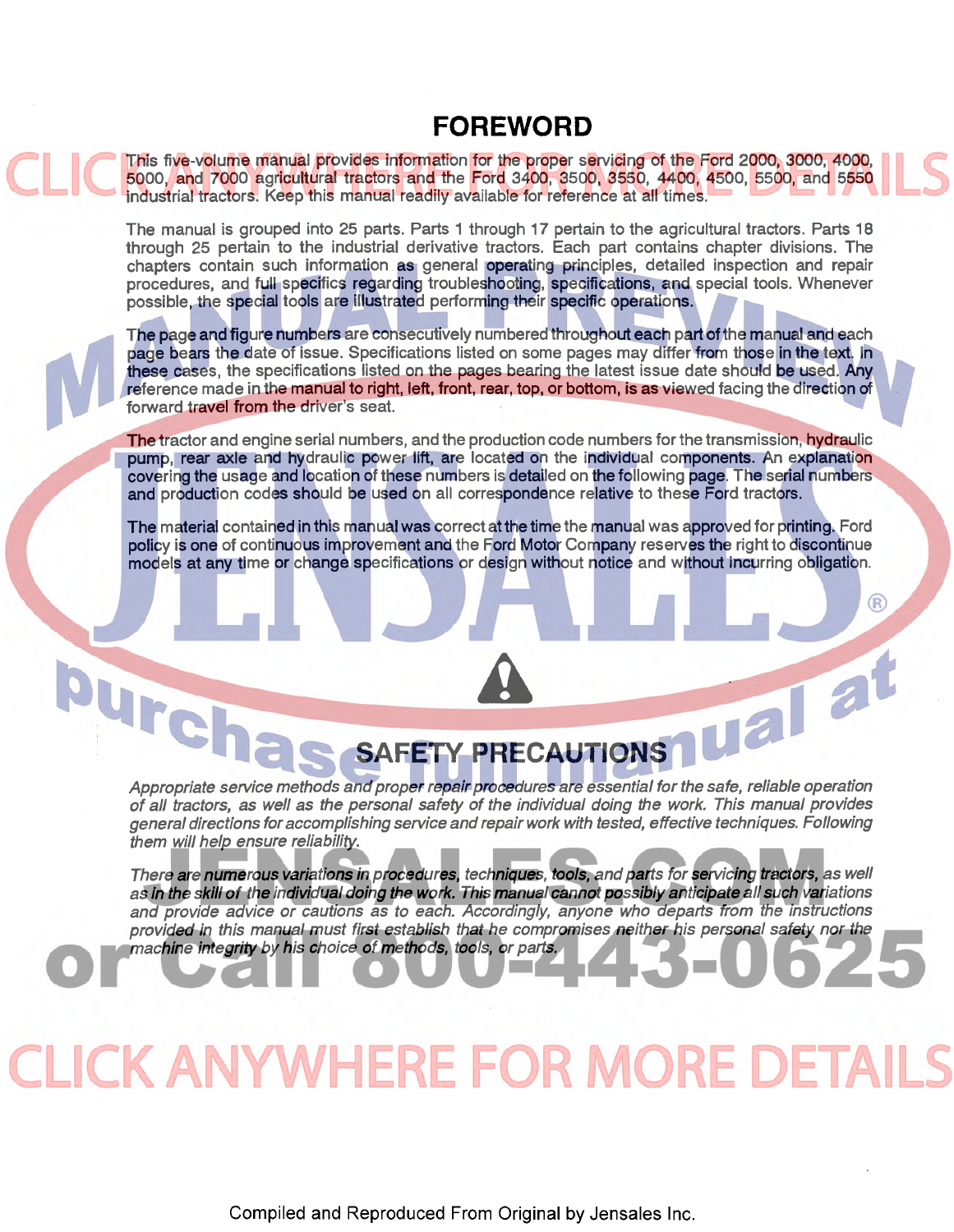### **[PRODUCTION CODES AND SERIAL NUMBERS](http://www.jensales.com/products/ford-industrial-tractor-service-manual.html)**

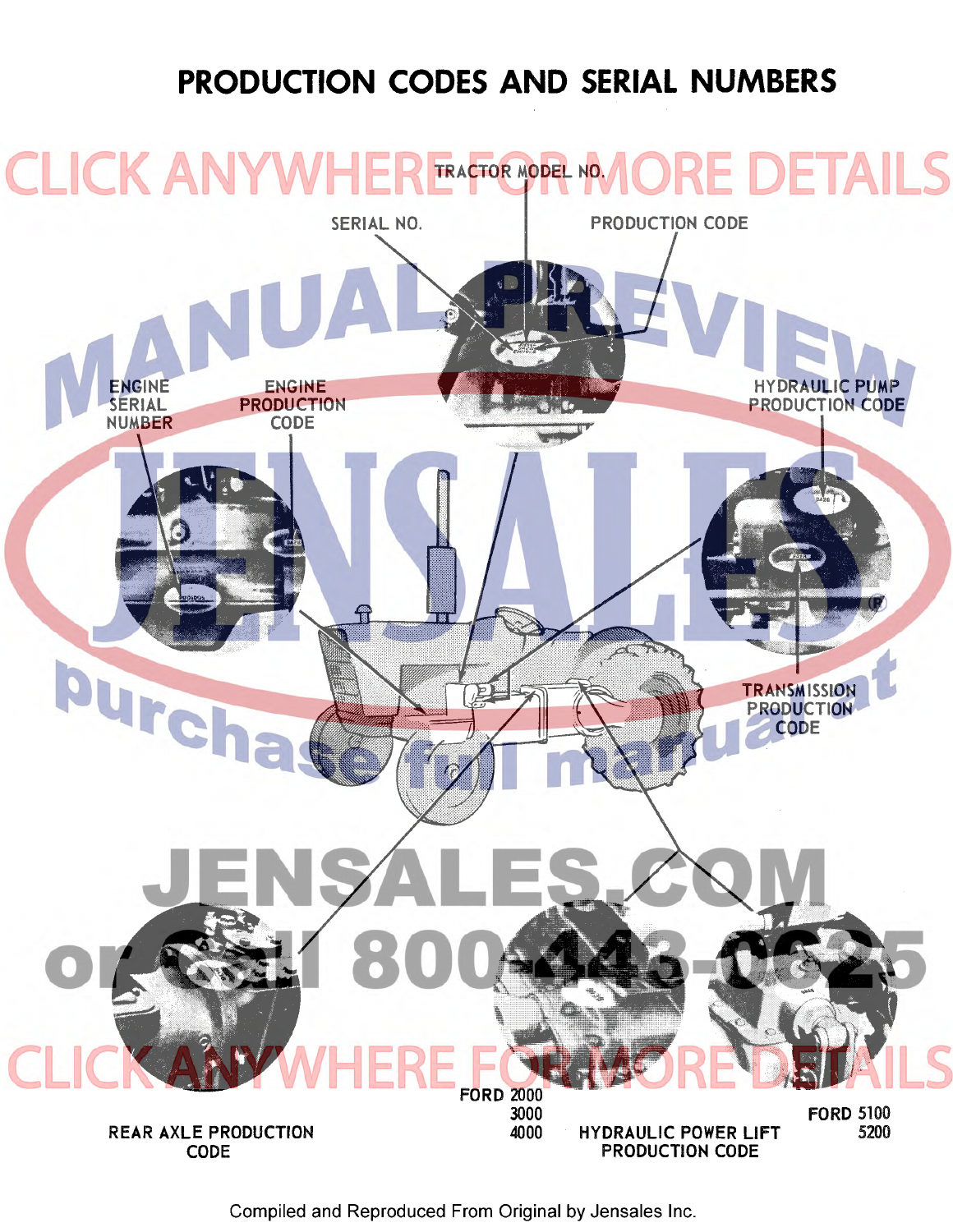#### ECTRICAL SYSTEM **KAN** DETA Chapter 7

ALTERNATOR AND REGULATOR - FORD 7000

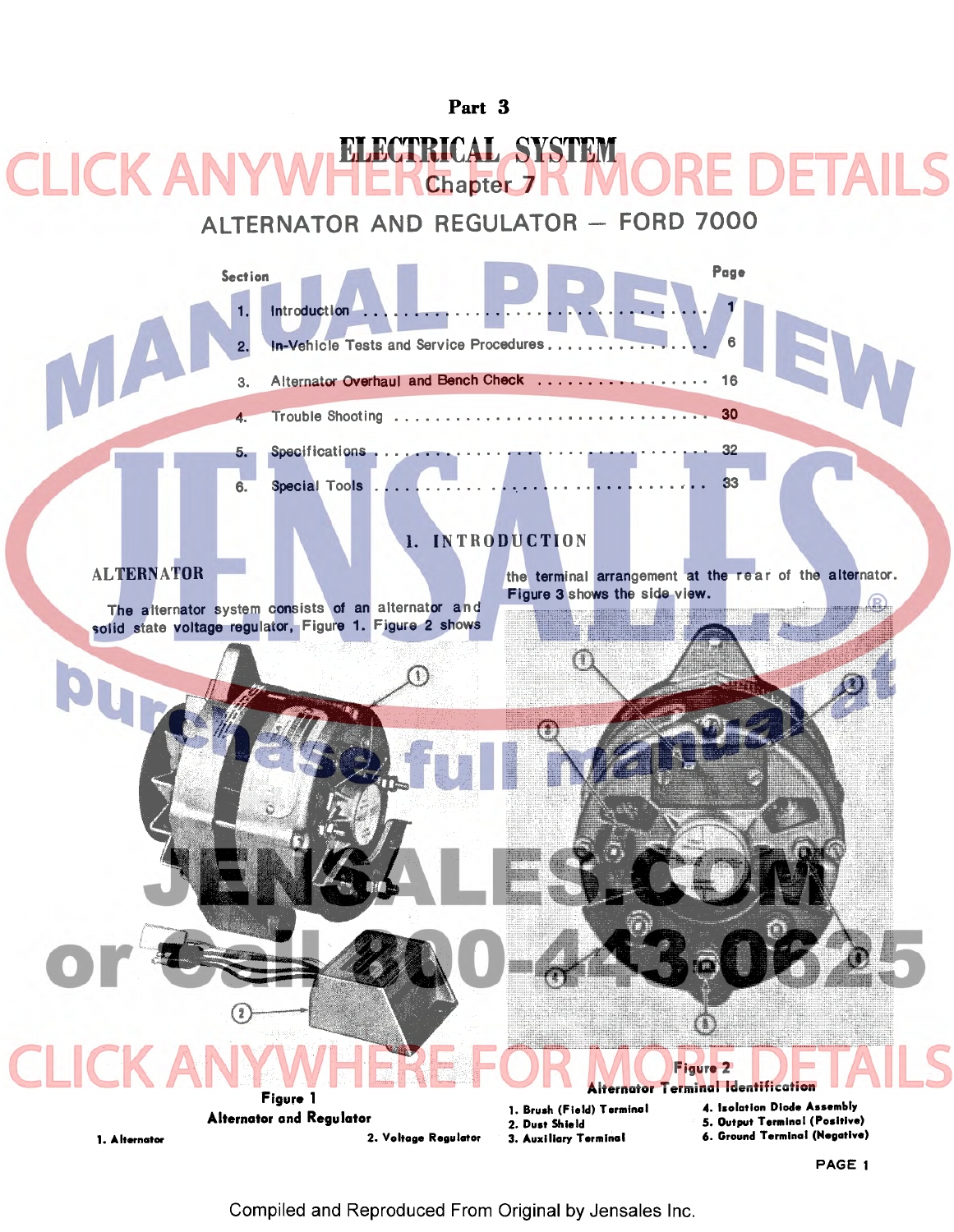

18. Selector (Control) Rod and Roller Assembly

19. Selector Linkage Assembly

20. Special Load Monitor Remote Cylinder

PAGE 1

Compiled and Reproduced From Original by Jensales Inc.

14. Control Valve 15. Filter

9. Position Control Link 10. Draft Control Mainspring

4. Flow Control Valve 5. Lift Control Lever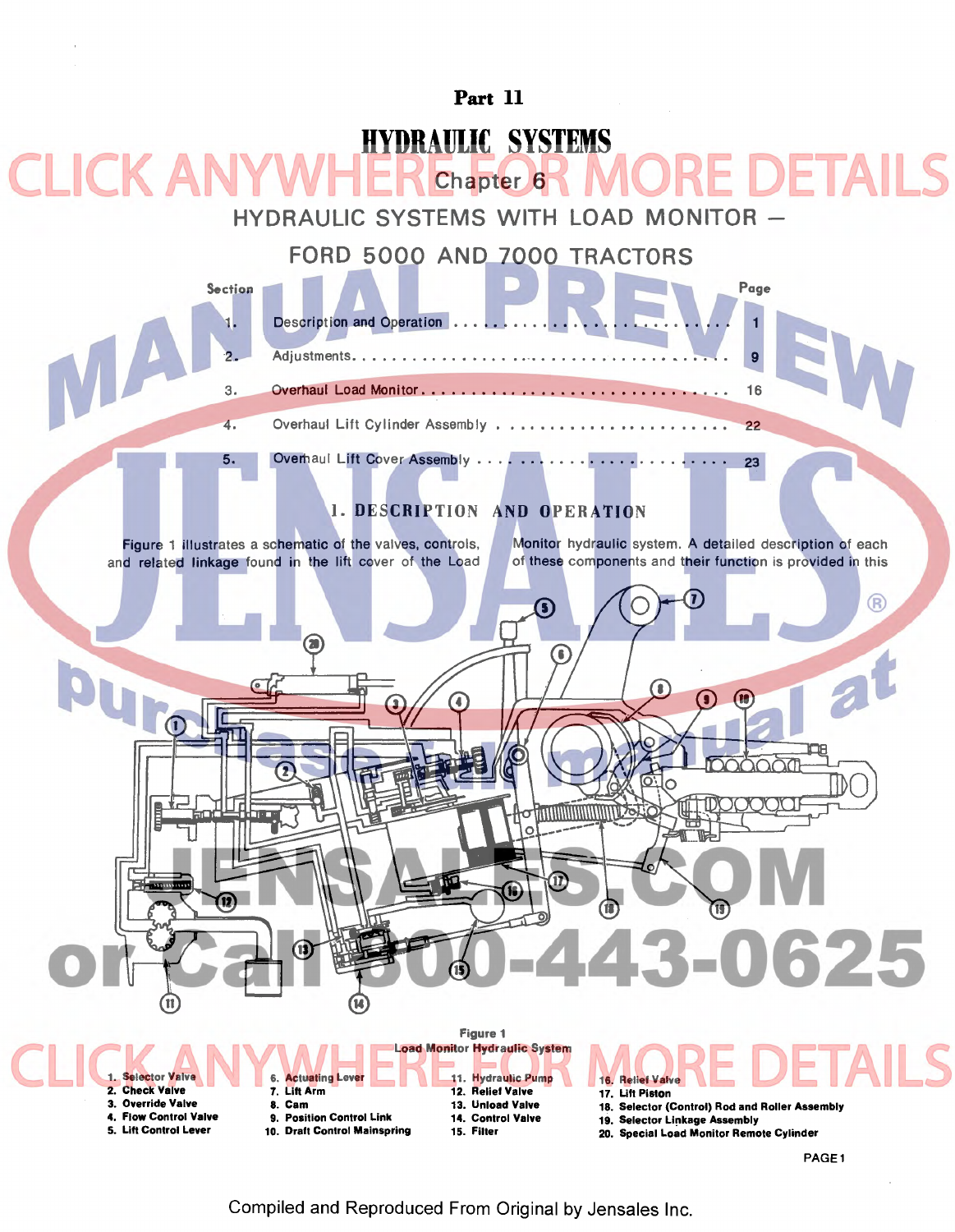## **WENGINE SYSTEMS ORE**

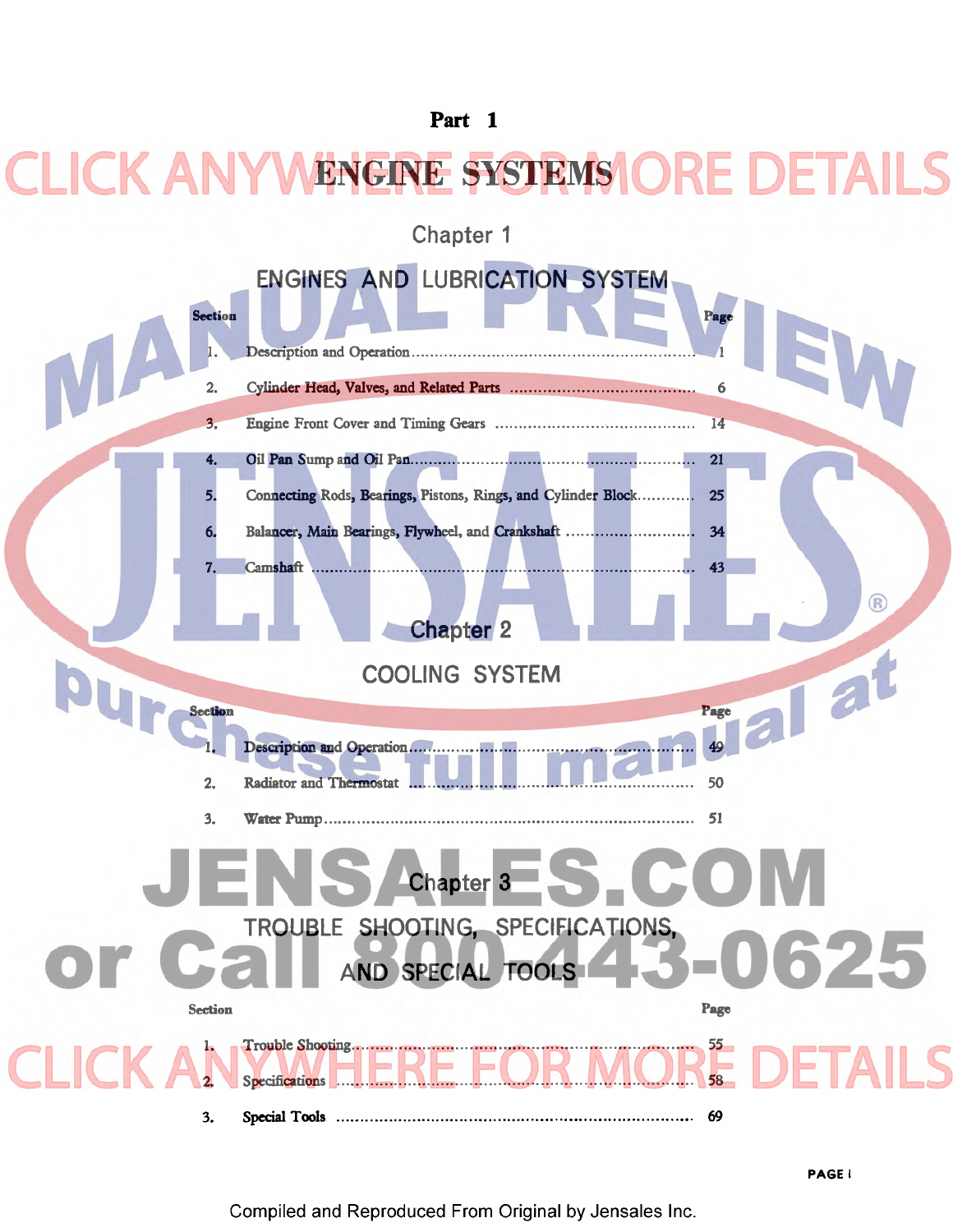#### Part I DETAILS CK AN' **ENSYSTEM**

Chapter 1



1. DESCRIPTION AND OPERATION

This part of the manual covers both the 3- and 4-cylinder engines. See Figures 1 through 4. Both the 3- and 4-cylinder engines are available with the diesel or gasoline fuel systems. This part of the manual deals with the disassembly, inspection and repair, and assembly of engines and the lubrication

system, plus the cooling system. Service procedures for all engines are basically the same. The procedures described in the following pages apply equally to all engines. The engine identification chart will aid in identifying. the engine options available.



PAGE 1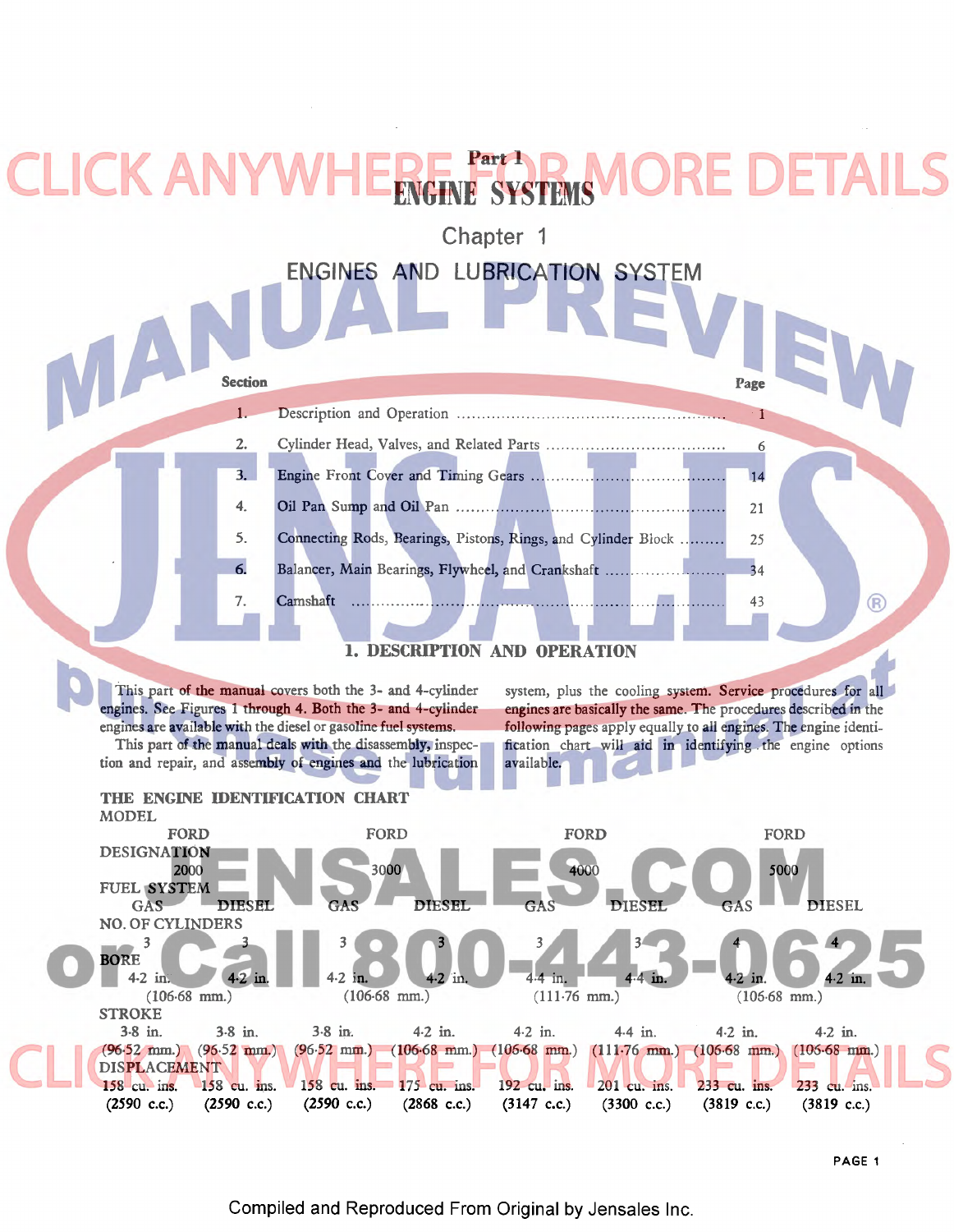# **FUEL SYSTEMS**

**Chapter 1 FUEL SYSTEMS GENERAL-GASOLINE**  Section Page 1. Description and Operation . . . . . . . . . . . . . . . . . . . . . . . . . . . . . . . . . . .. 1 2. Adjustments ............ . . . . . . . . . . . . . . . . . . . . . . . . . . . . . . . . .. 4 3. Dry-Type Air Cleaner... 4. Fuel Tank, Fuel Lines, Fuel Pump, and Fuel Filter and Sediment Bowl. 5. Carburetor ................................................ 6  $\circledR$ pure Tal a **Chapter 2 SYSTEMS GENERAL** Section Page 1. Description and Operation . . . . . . . . . . . . . . . . . . . . . . . . . . . . . . . . . .. 11 2. Adjustments .............................................. 13 3. Oil Bath Type Air Cleaner. 4. Fuel Tank, Fuel Lines, and Fuel Filters. . . . . . . . . . . . . . . . . . . . . . .. 16 5. Fuel Lift Pump-Super Major 5000 . . . [6. Fuel Injection Pump ....................................... 18](http://www.jensales.com/products/ford-industrial-tractor-service-manual.html) 

PAGEi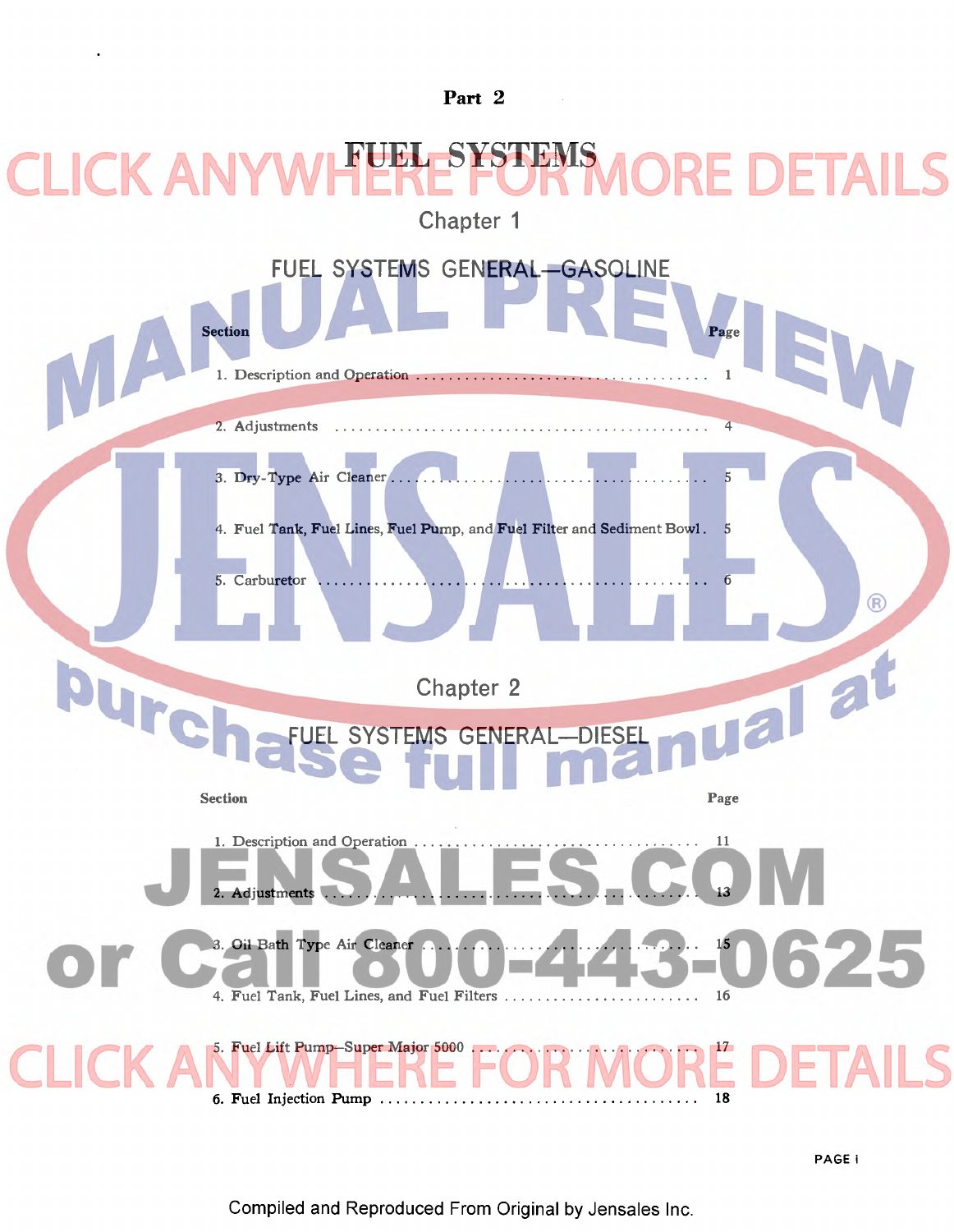#### **Part 2**  KA **SYST**



PAGE ii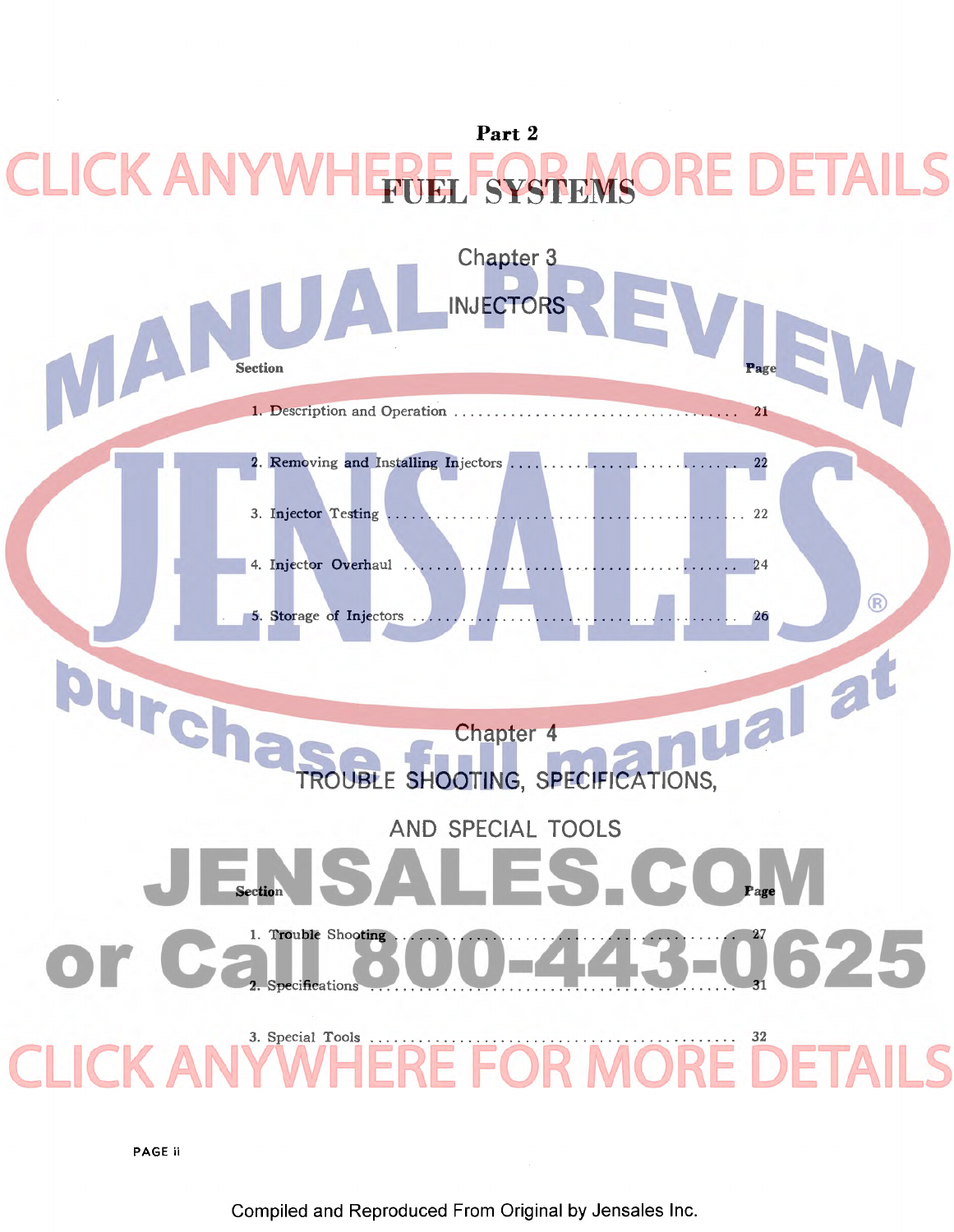

Figure 18 Distributor-Type Fuel System (Dexta 2000 Shown)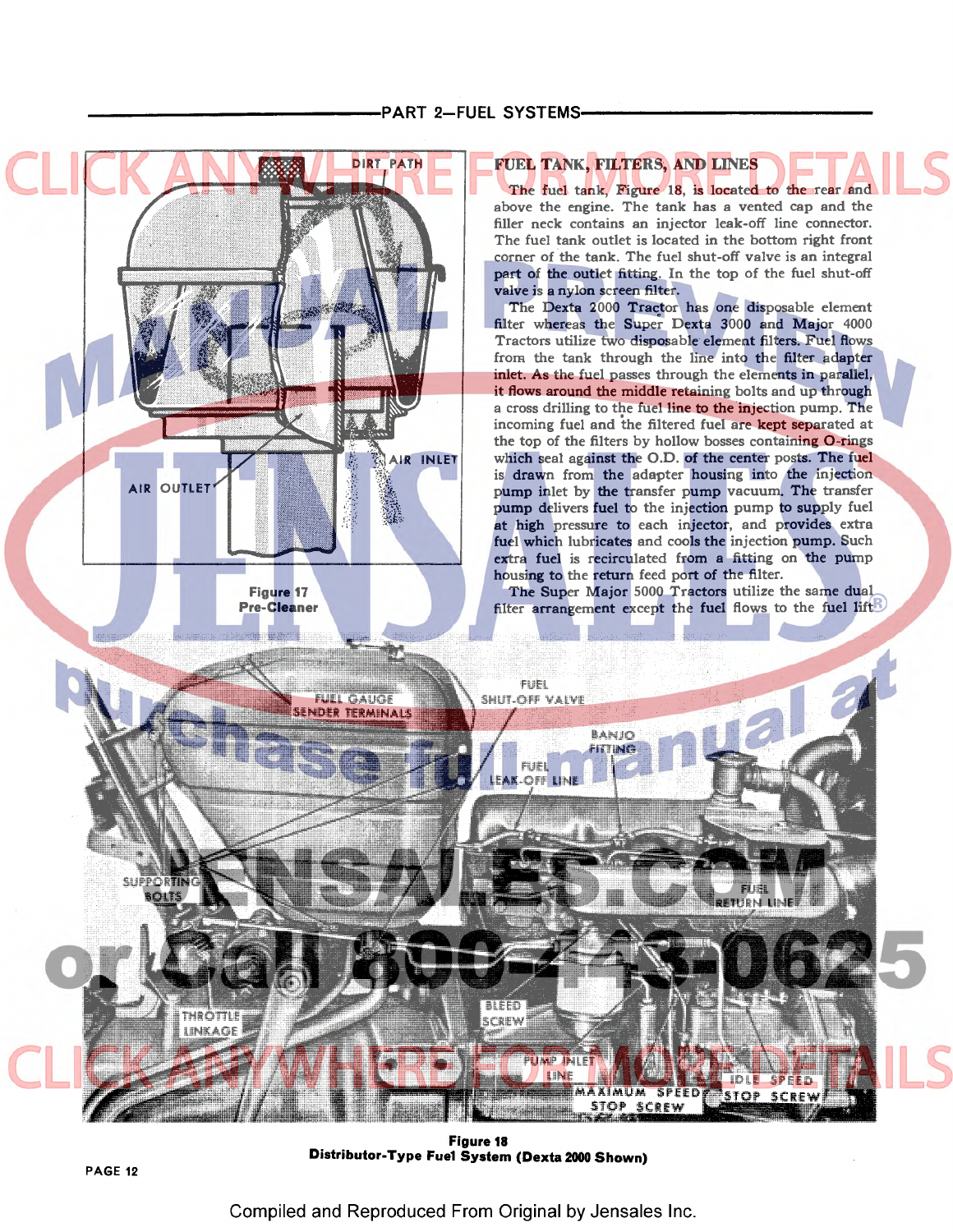

PAGEi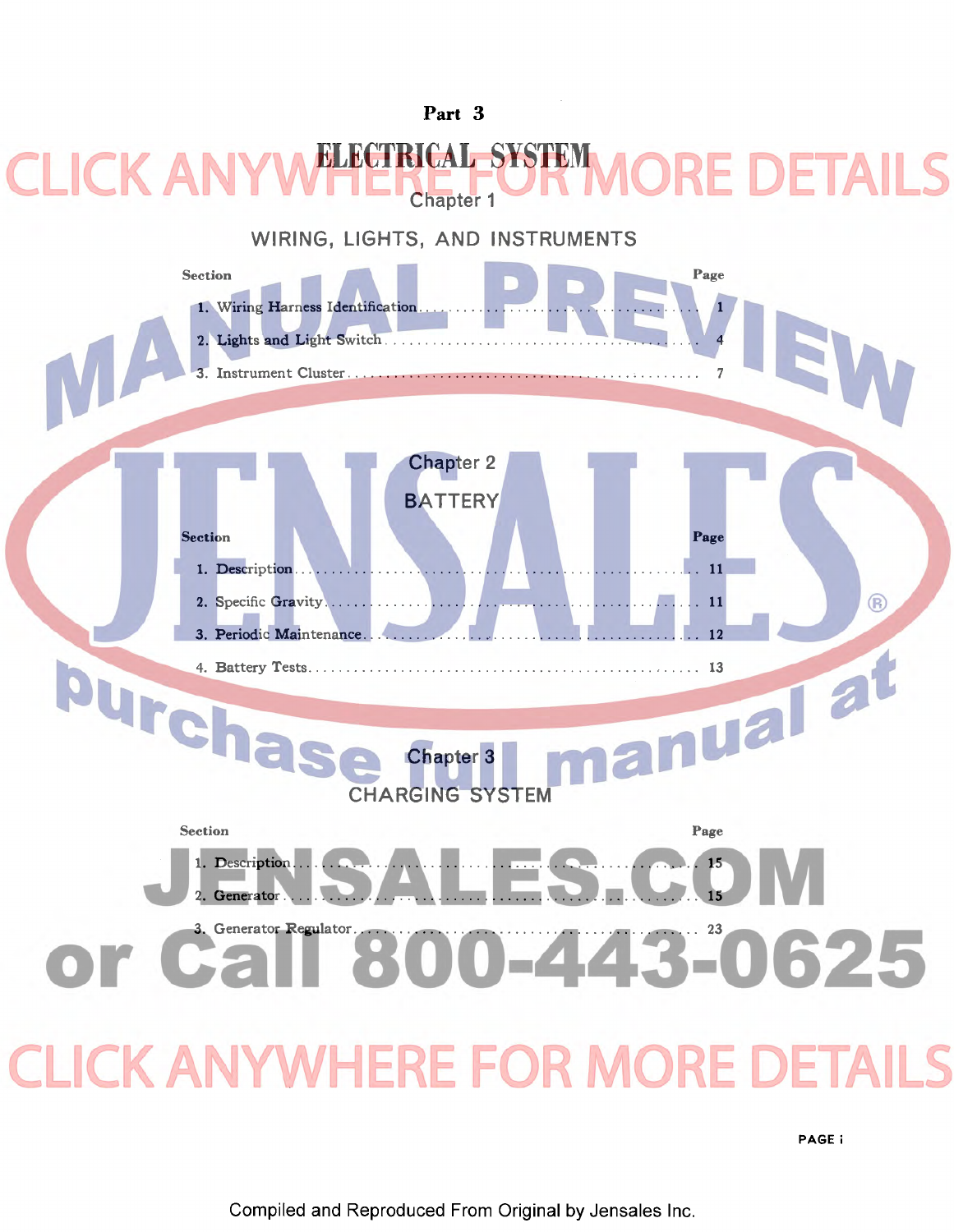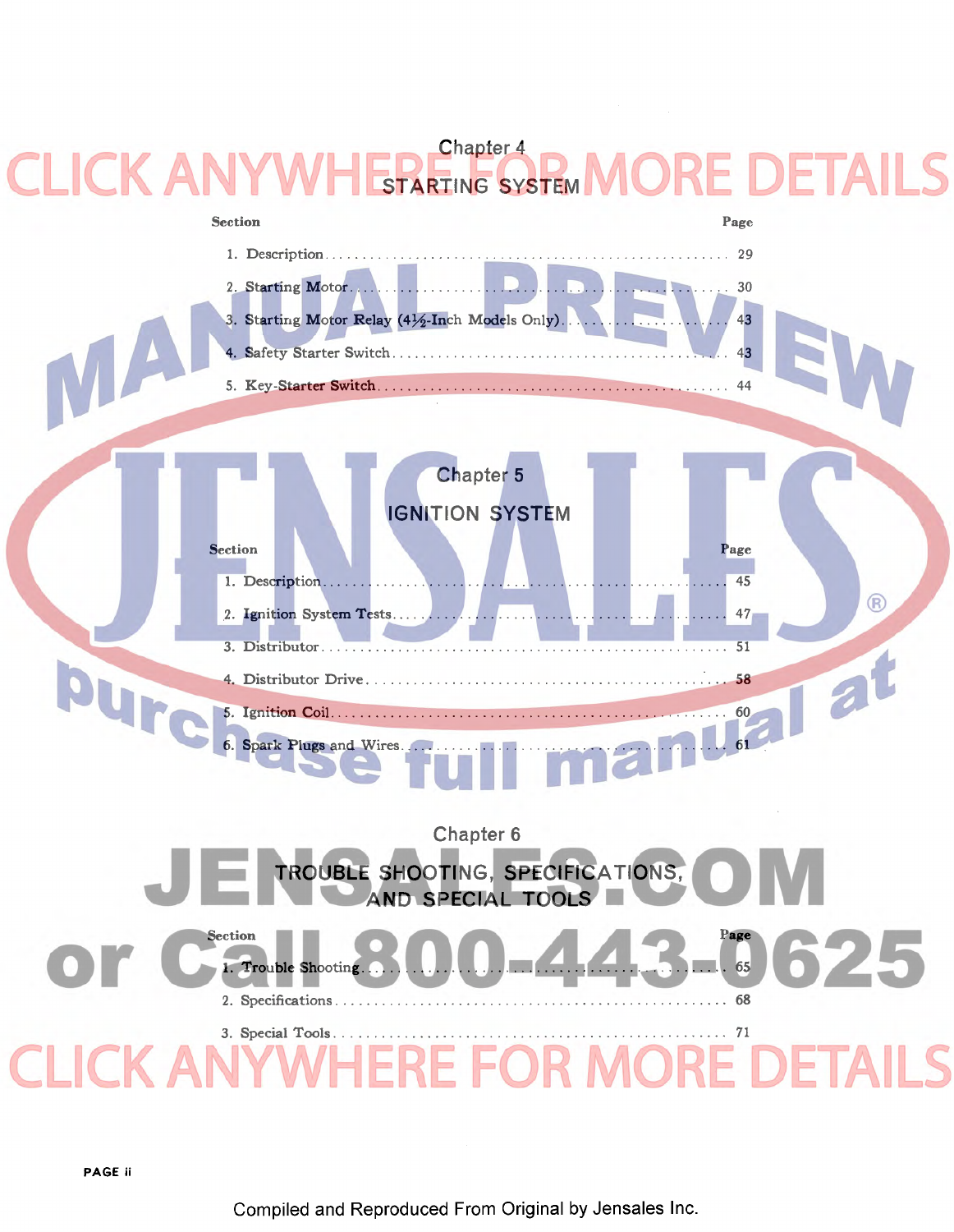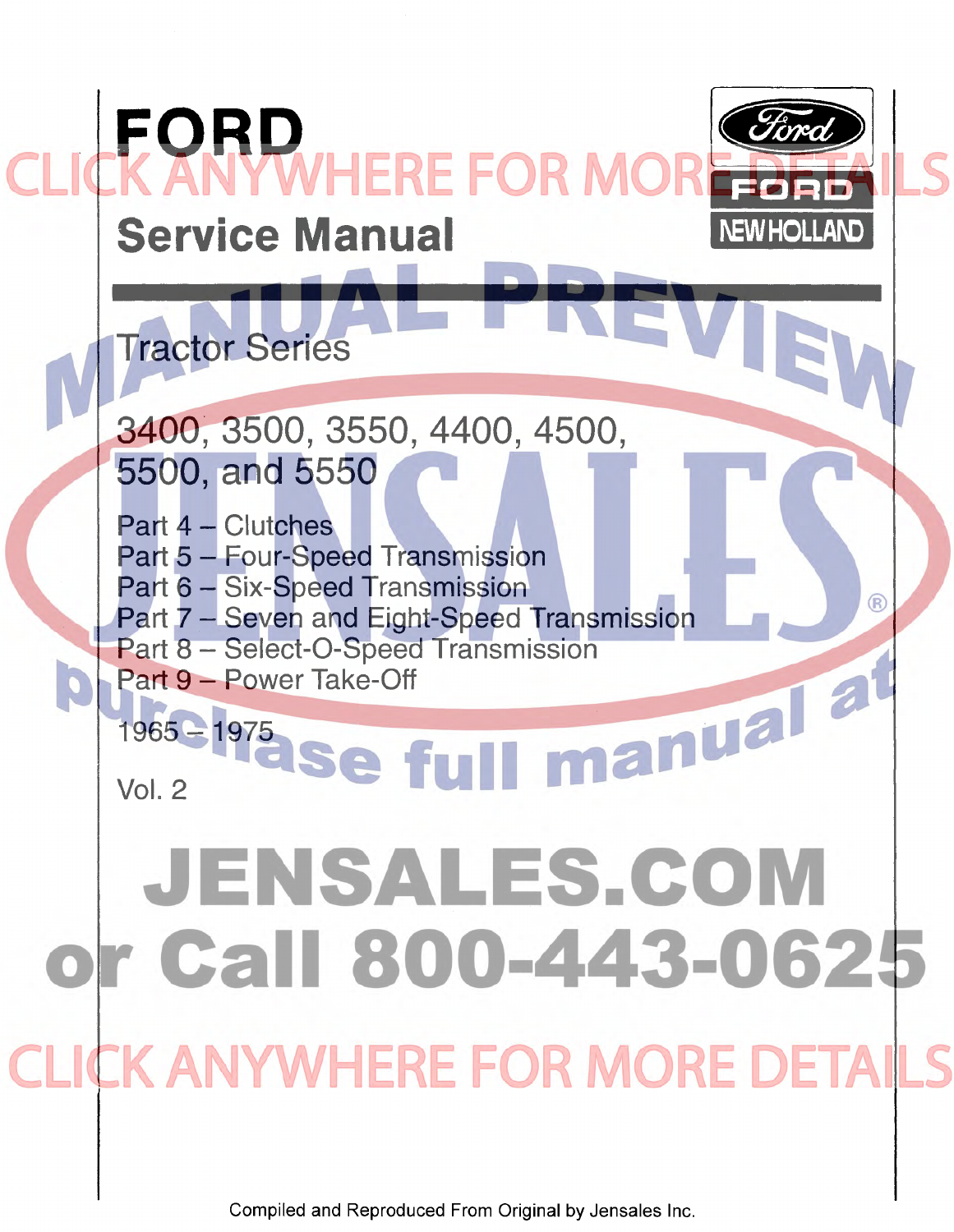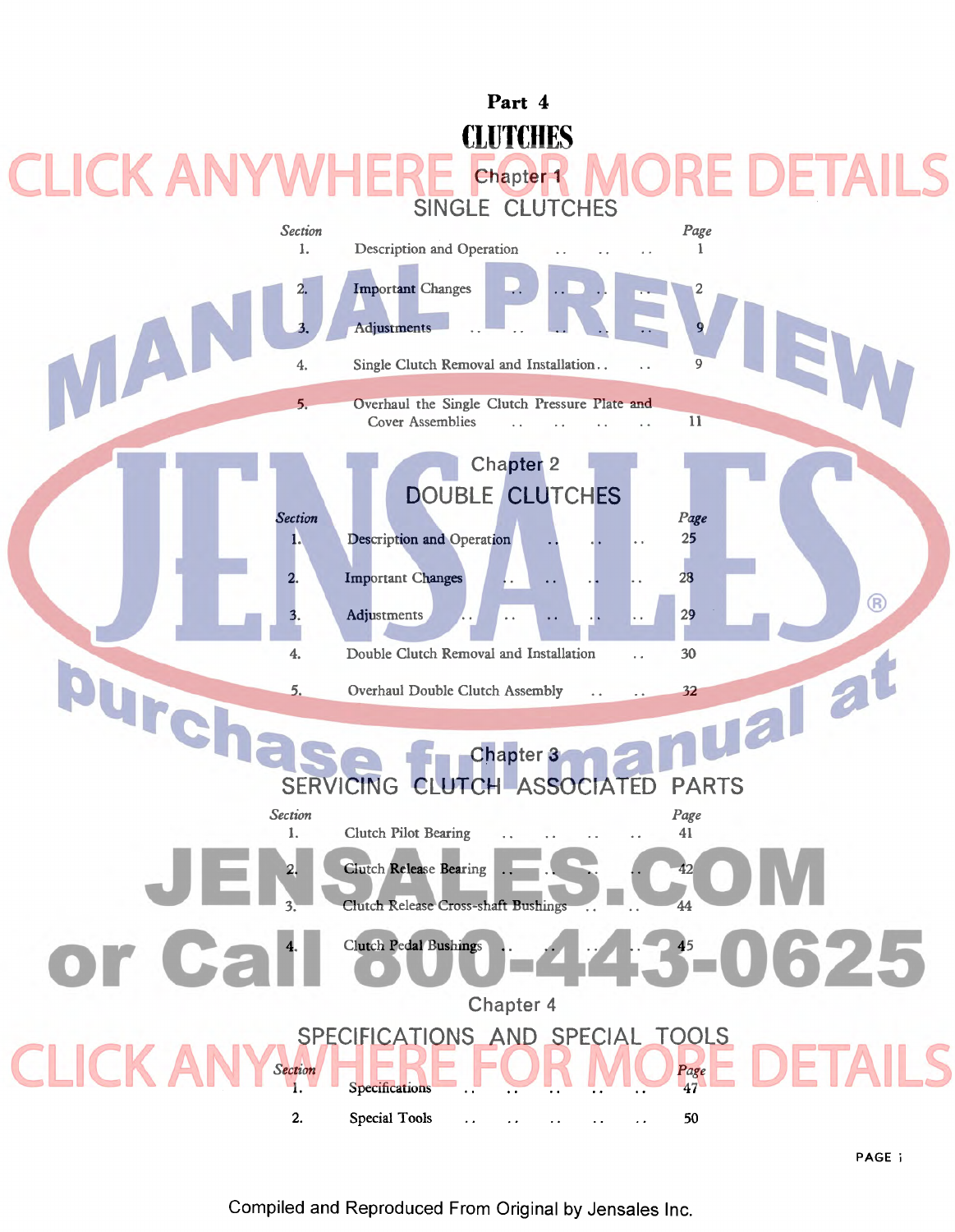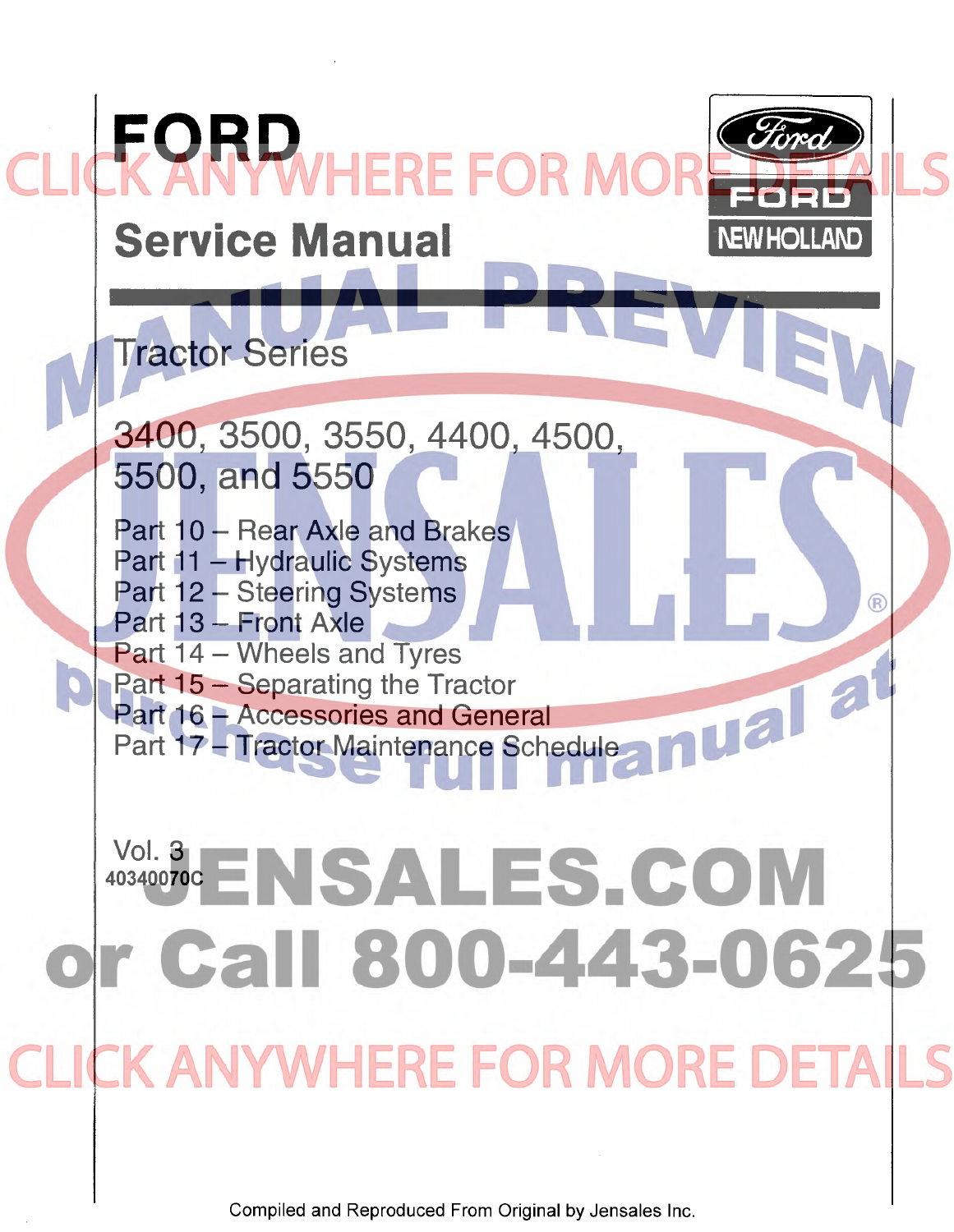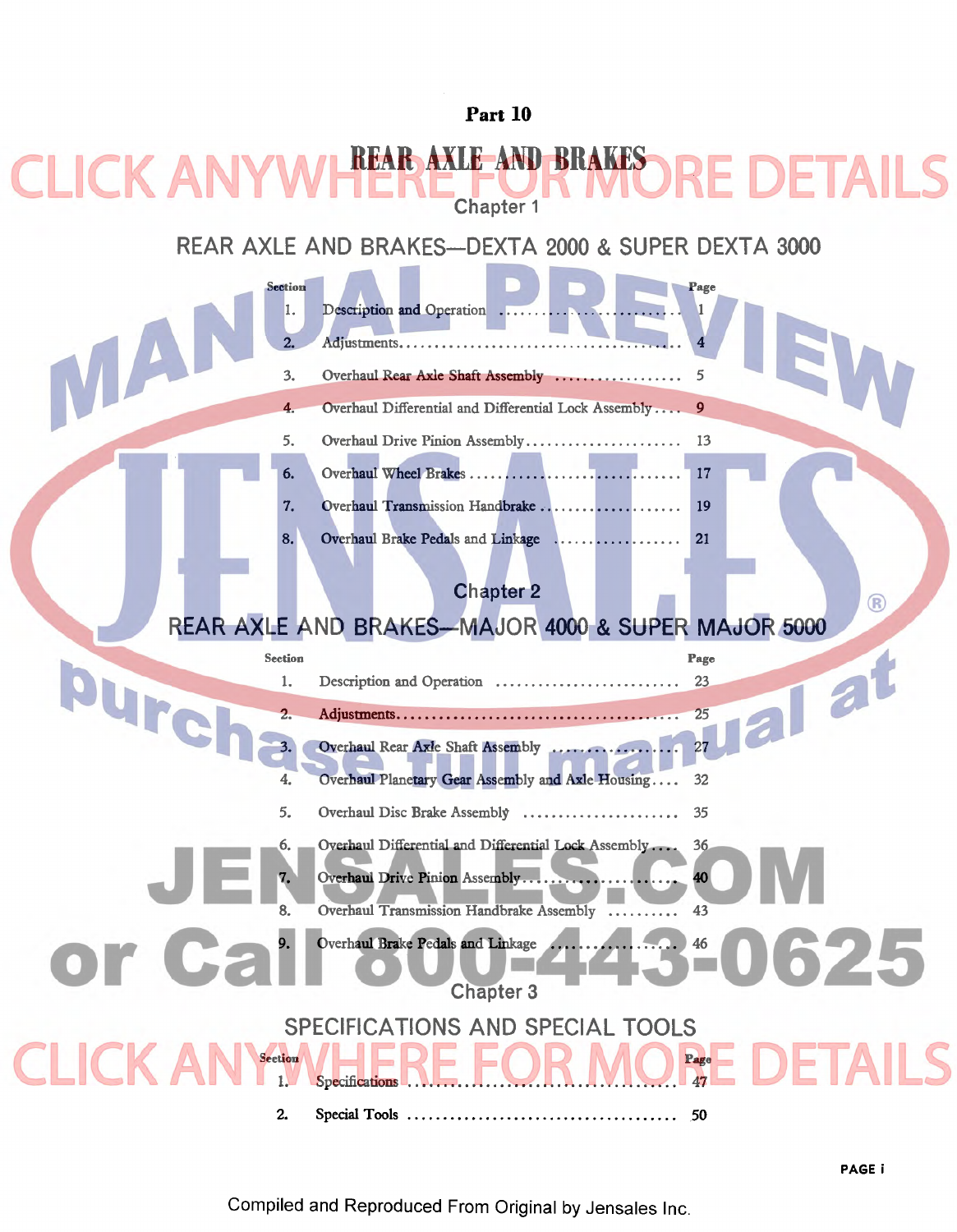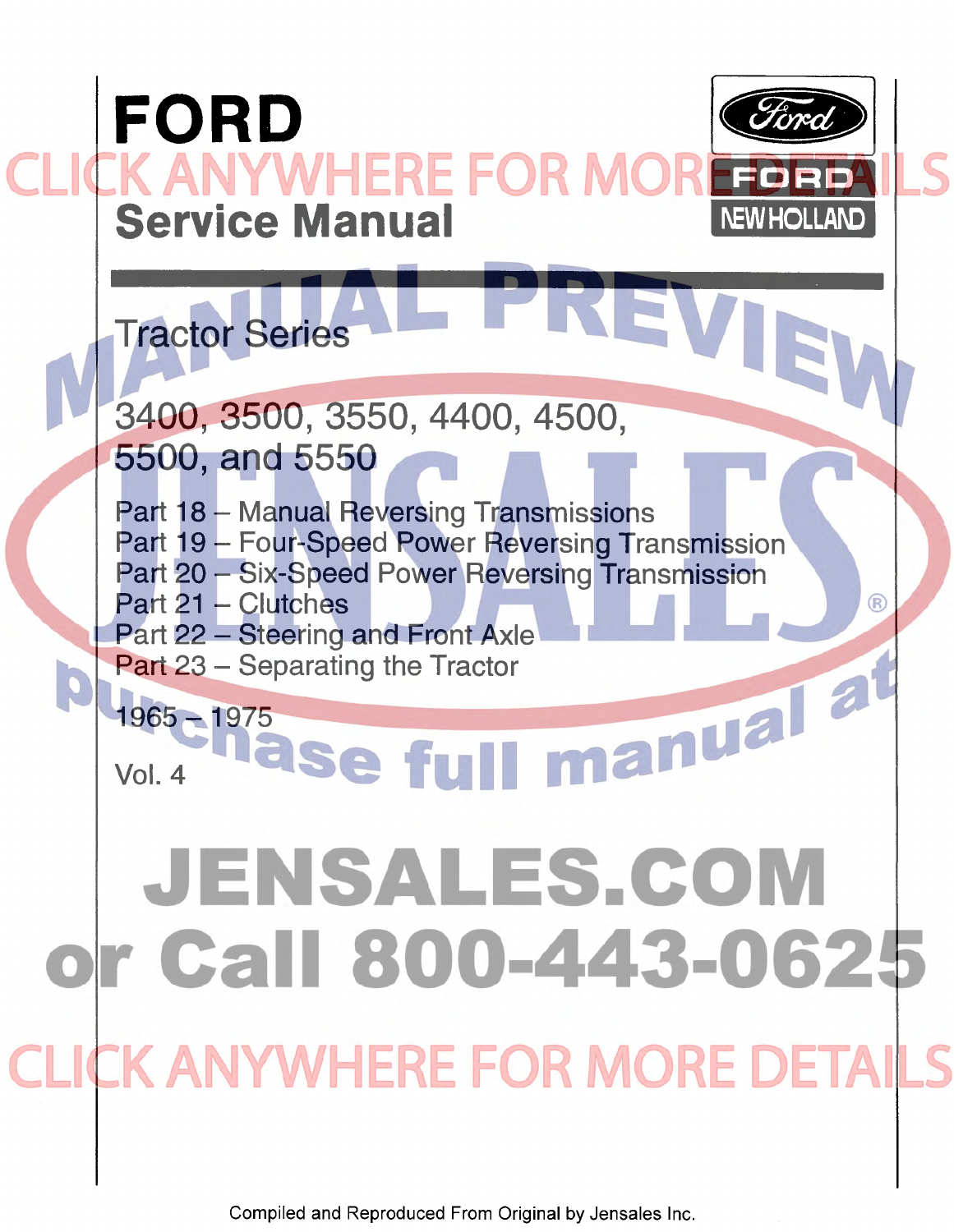# **CK ANYWHERE FOR MORE DETAILS**

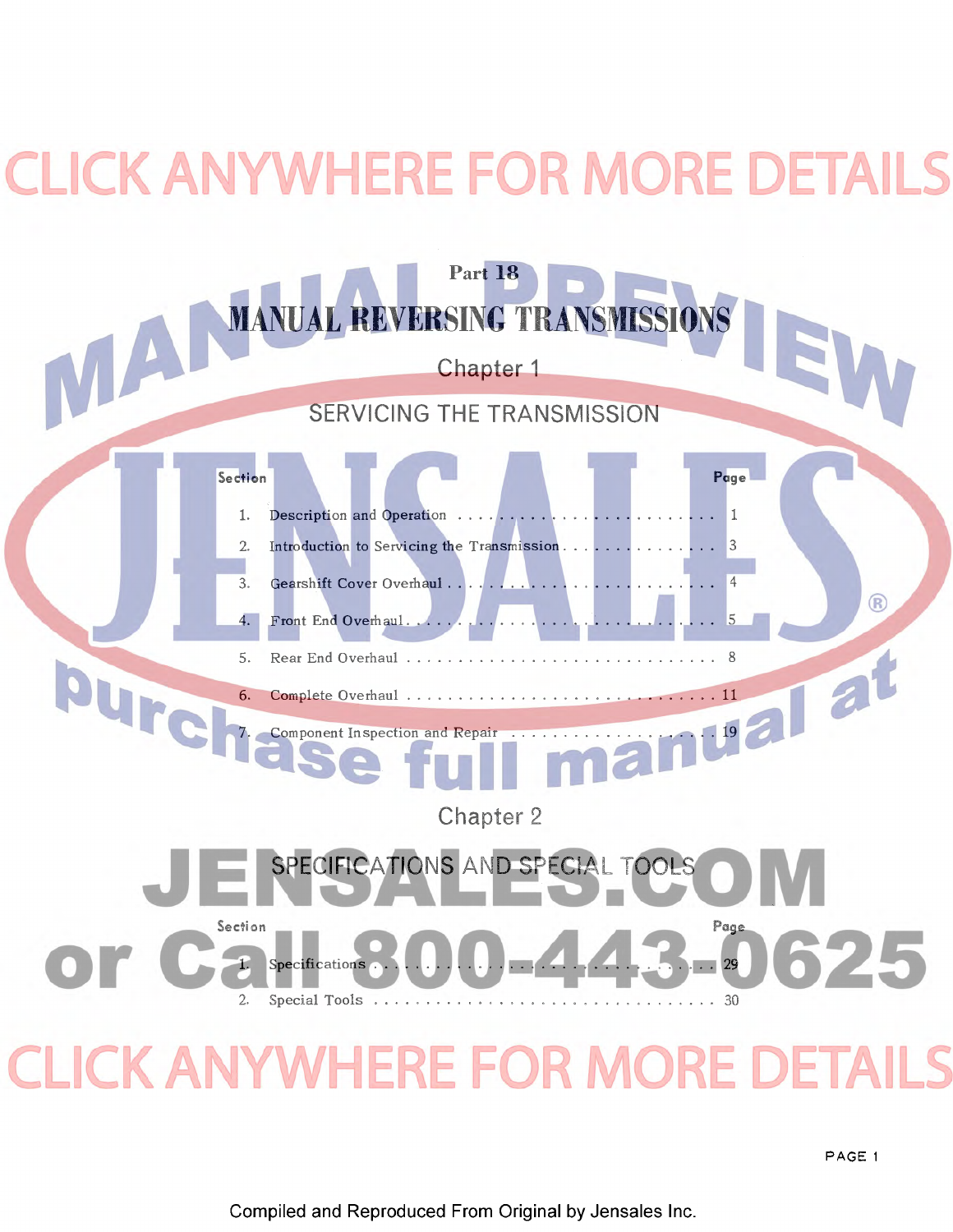